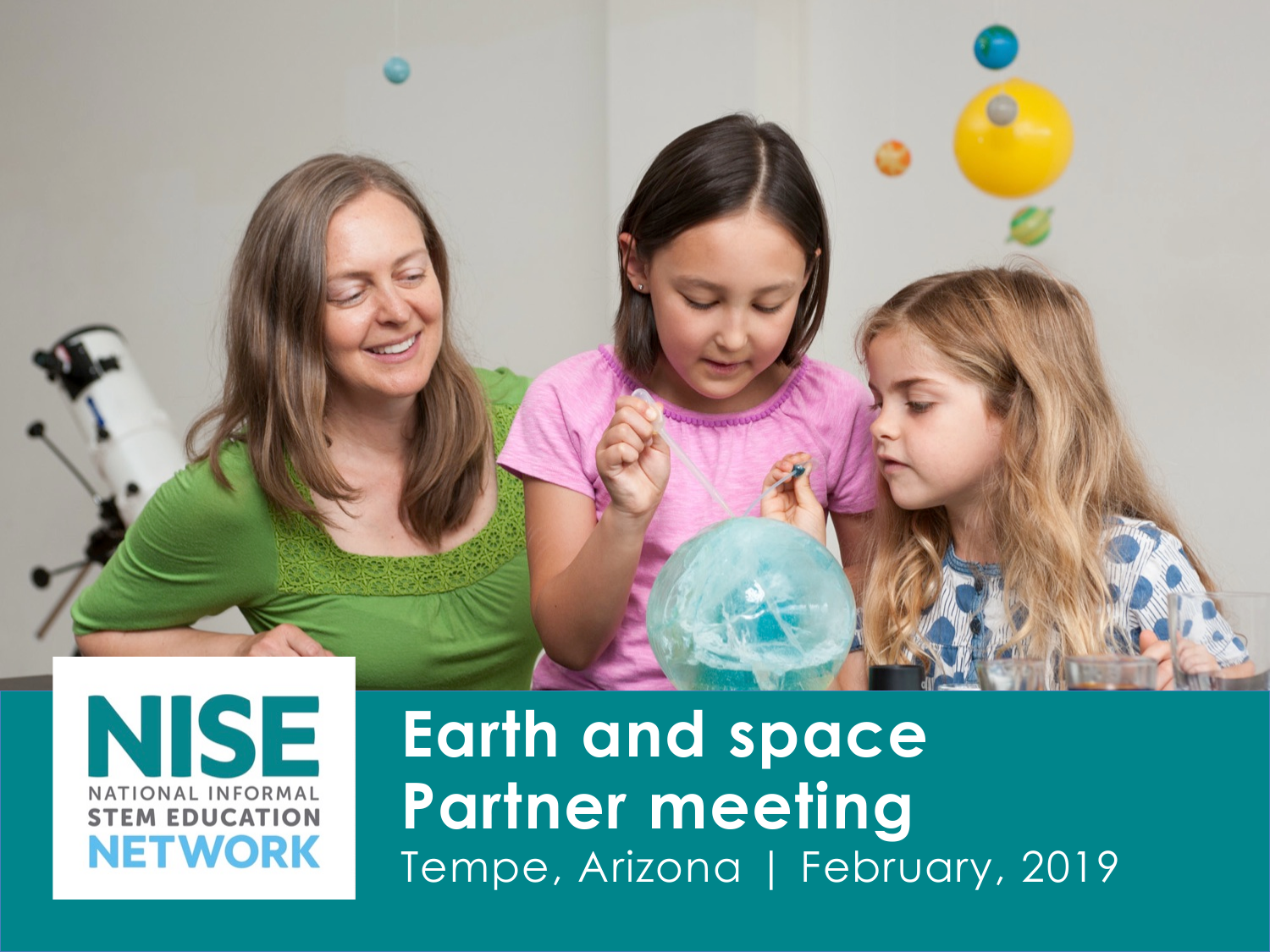# **GOOD MORNING**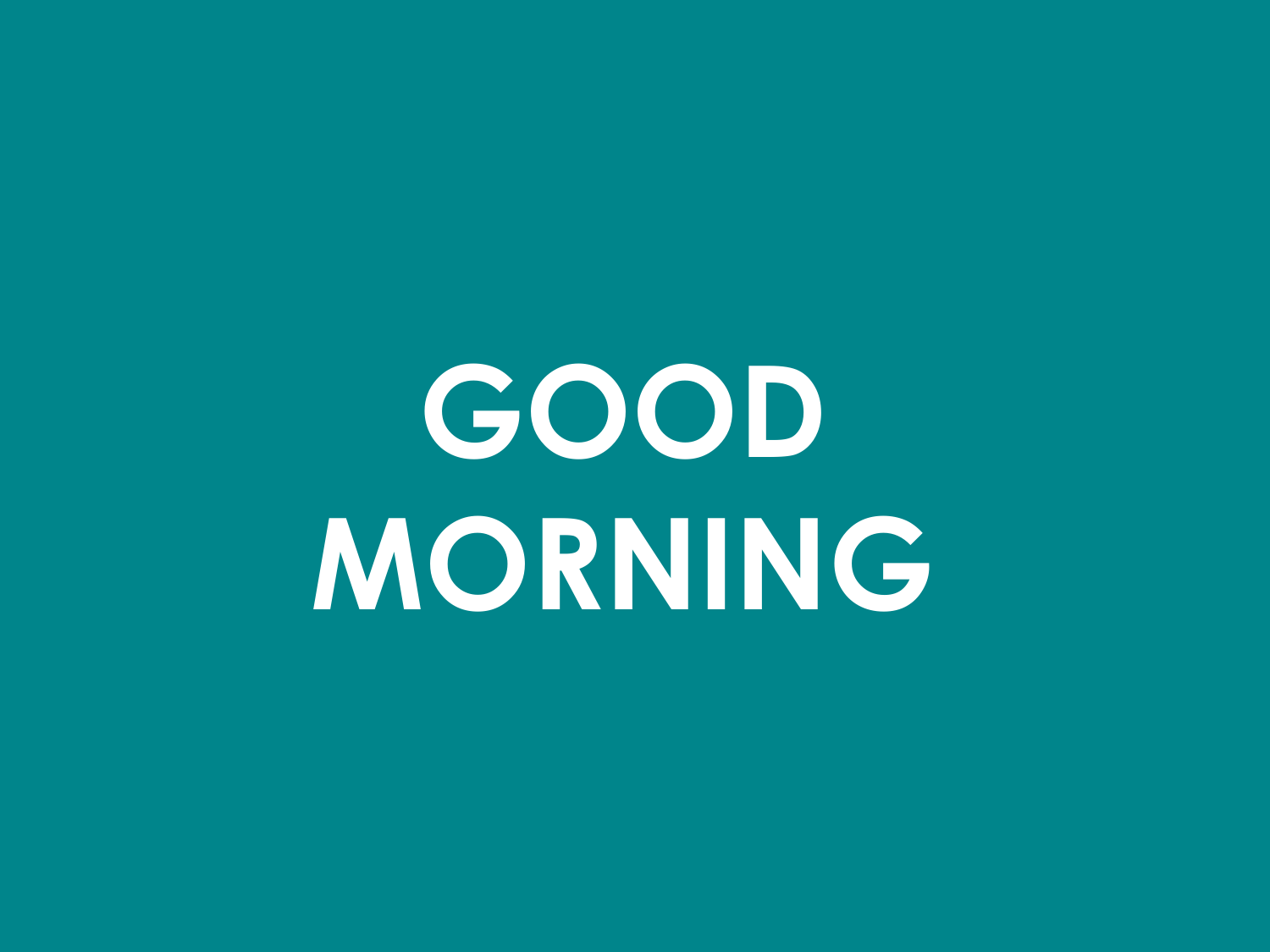### **Larry Bell**

Co-Investigator, Space & Earth Informal STEM Education Senior Vice President for Strategic Initiatives **Museum of Science**

Executive Leadership **NISE Network**



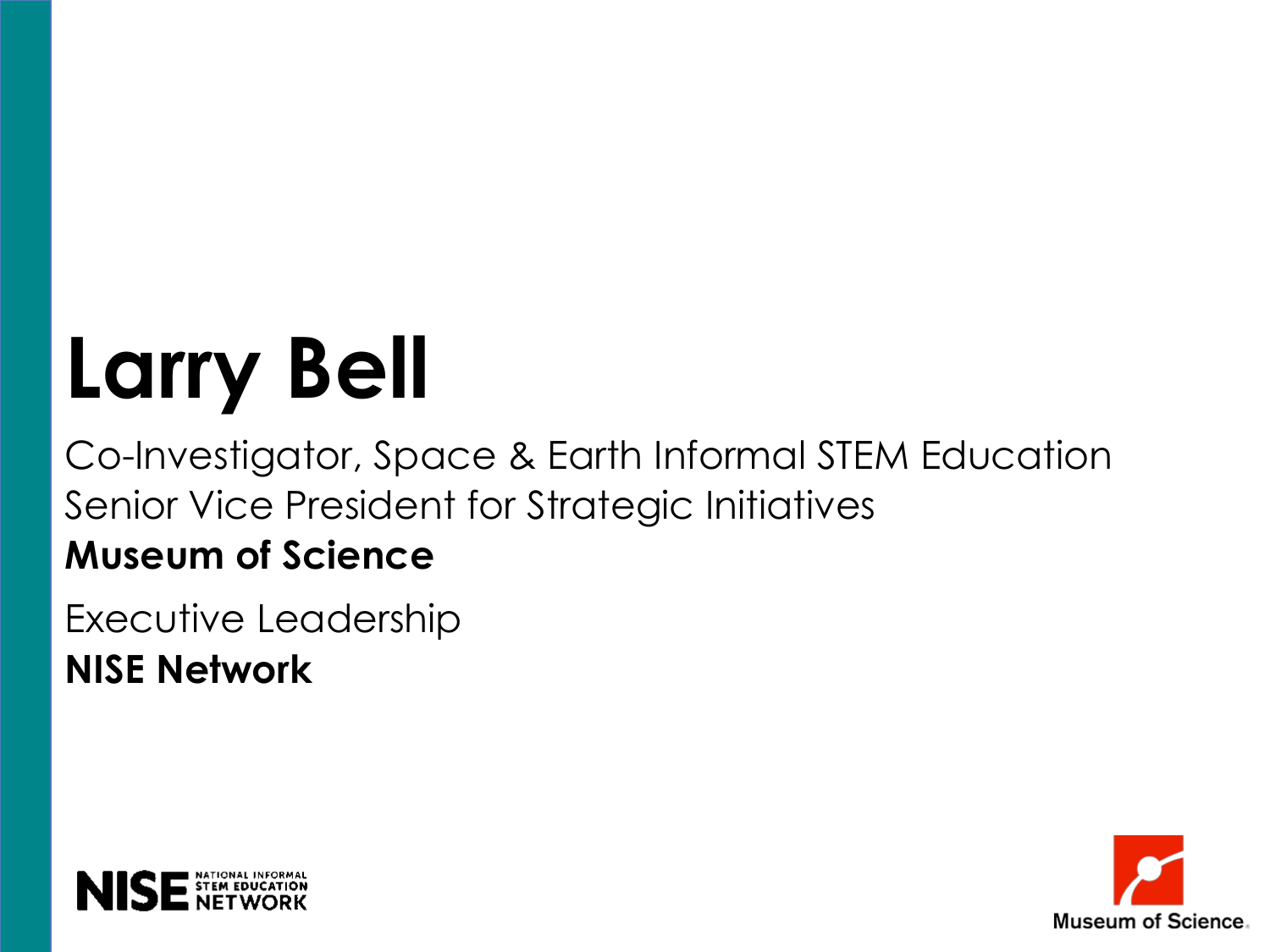### **Meeting participants**

#### **Who's here?**

- Project team
- NASA collaborators
- SciAct collaborators
- ASU collaborators
- NISE Net partners

#### Regional Hub Map



#### **Wifi:** nisenet **Password:** apollo11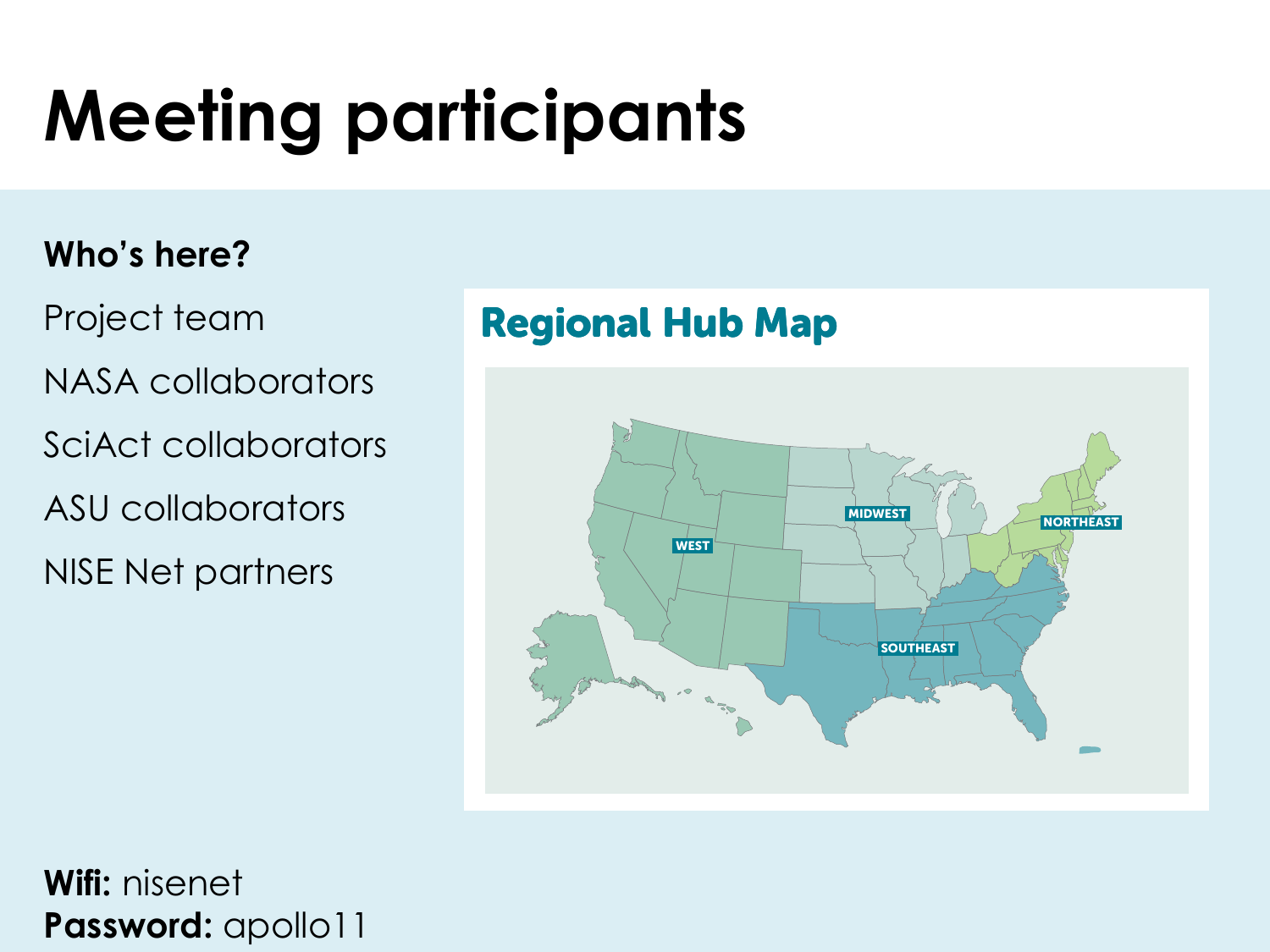### **Meeting goals**

**PUBLIC ENGAGEMENT:** Participants will identify ways to enhance their public engagement efforts related to Earth and space science by using NISE Network and NASA Science Activation products and resources.

**PROFESSIONAL DEVELOPMENT: Participants will increase their** knowledge of Earth and space science content and develop skills related to informal STEM education.

**COLLABORATION:** Participants will learn strategies and opportunities to increase local collaborations with other organizations and with Earth and space science subject matter experts.

**INVOLVEMENT:** Participants will understand the goals, impact, and learnings of NISE Net's Earth and space project and feel motivated to continue and increase their project-related work.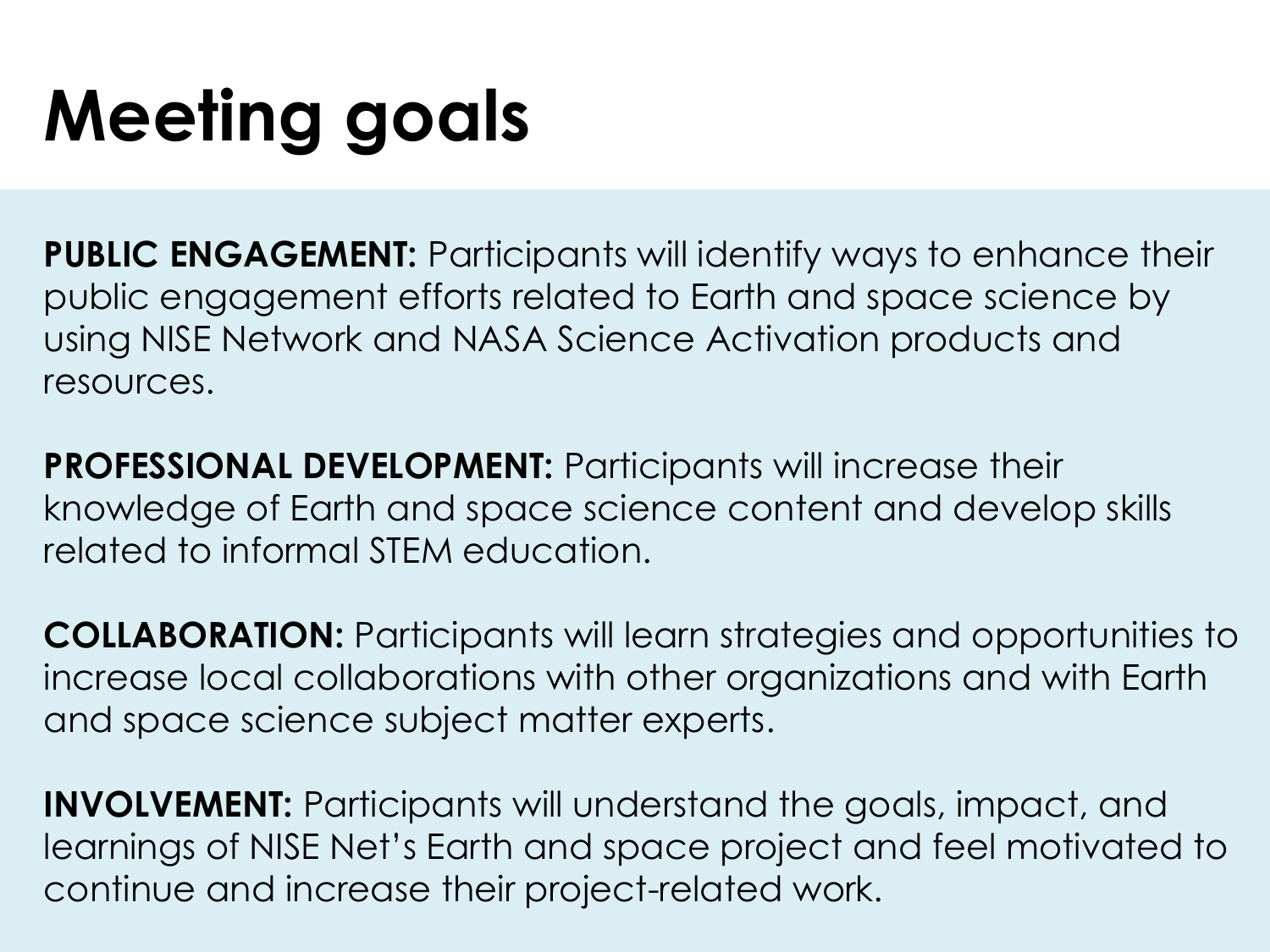### Online digital library: **nisenet.org**

#### Monthly newsletter nisenet.org/newsletter

Social networking: nisenet.org/social